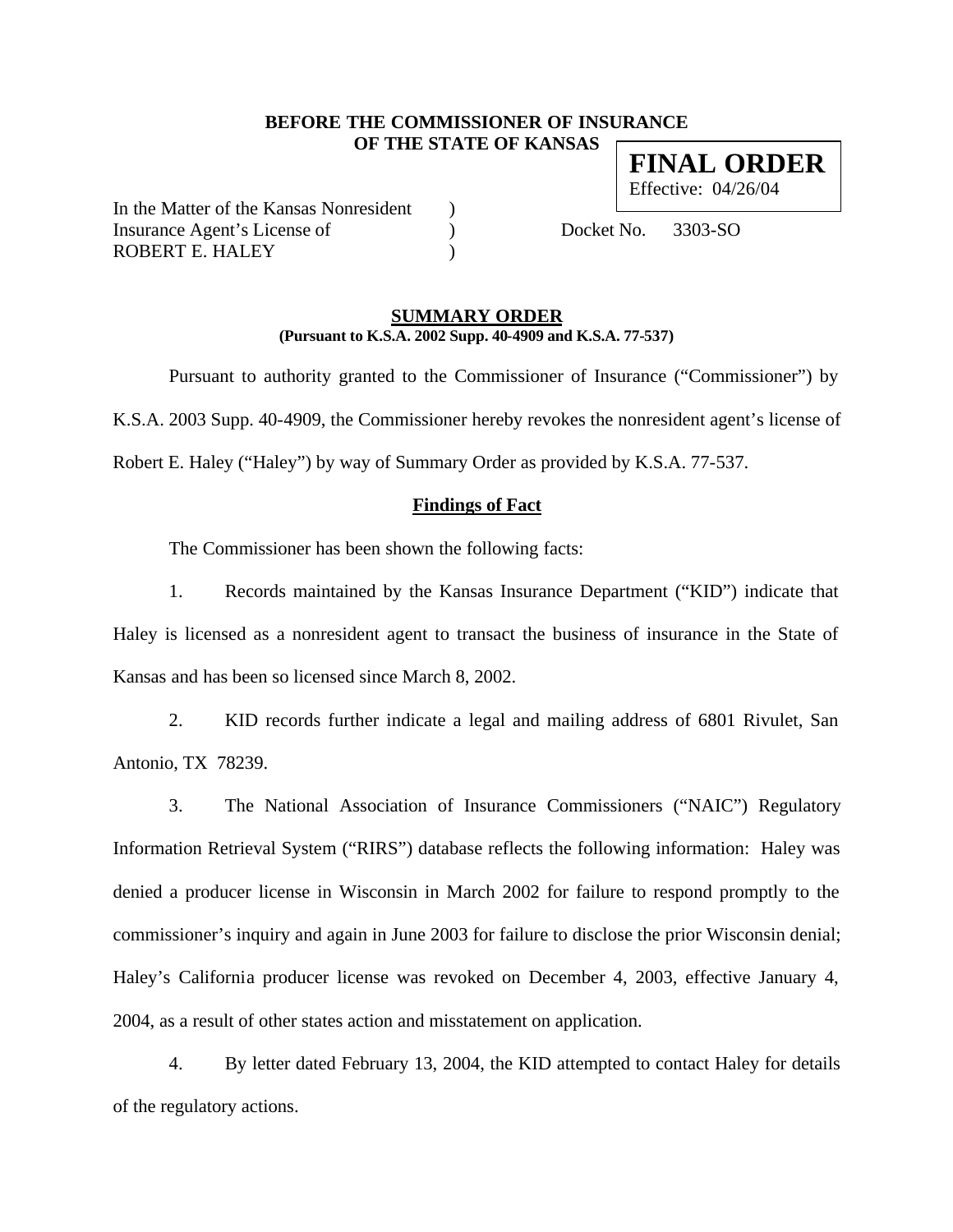5. By letter of March 2, 2004, KID again requested details of the regulatory actions and advised Haley that if he failed to reply by March 16, 2004, action would be initiated to revoke his Kansas nonresident insurance agent's license.

6. To date, KID has not received a response from Haley, returned mail, or notice of a change of address, and Haley has not otherwise reported the actions to KID.

#### **Applicable Law**

7. K.S.A. 2003 Supp. 40-4909(a) provides, in relevant part:

"The commissioner may deny, suspend, revoke or refuse renewal of any license issued under this act if the commissioner finds that the applicant or license holder has: (1) Provided incorrect, misleading, incomplete or untrue information in the license application. (2) Violated: (A) Any provision of chapter 40 of the Kansas Statutes Annotated, and amendments thereto, or any rule and regulation promulgated thereunder . . . (C) any insurance law or regulation of another state . . . (9) Had an insurance agent license, or its equivalent, denied, suspended or revoked in any other state, district or territory . . .." K.S.A. 2003 Supp. 40-4909(a).

8. Administrative regulations require that a person licensed in this state as an insurance agent shall, within 30 days of the occurrence, report enumerated events to the Commissioner. Among these events are criminal convictions, disciplinary action against the agent's license by the insurance regulatory official of any other state or territory, and a change of name or address. K.A.R. § 40-7-9.

9. The Commissioner may impose a monetary penalty for failure to respond to a proper inquiry. K.S.A. 40-2,125 (b).

10. The Commissioner may revoke any license issued under the Insurance Agents Licensing Act if the Commissioner finds that the insurable interests of the public are not properly served under such license. K.S.A. 2003 Supp. 40-4909(b).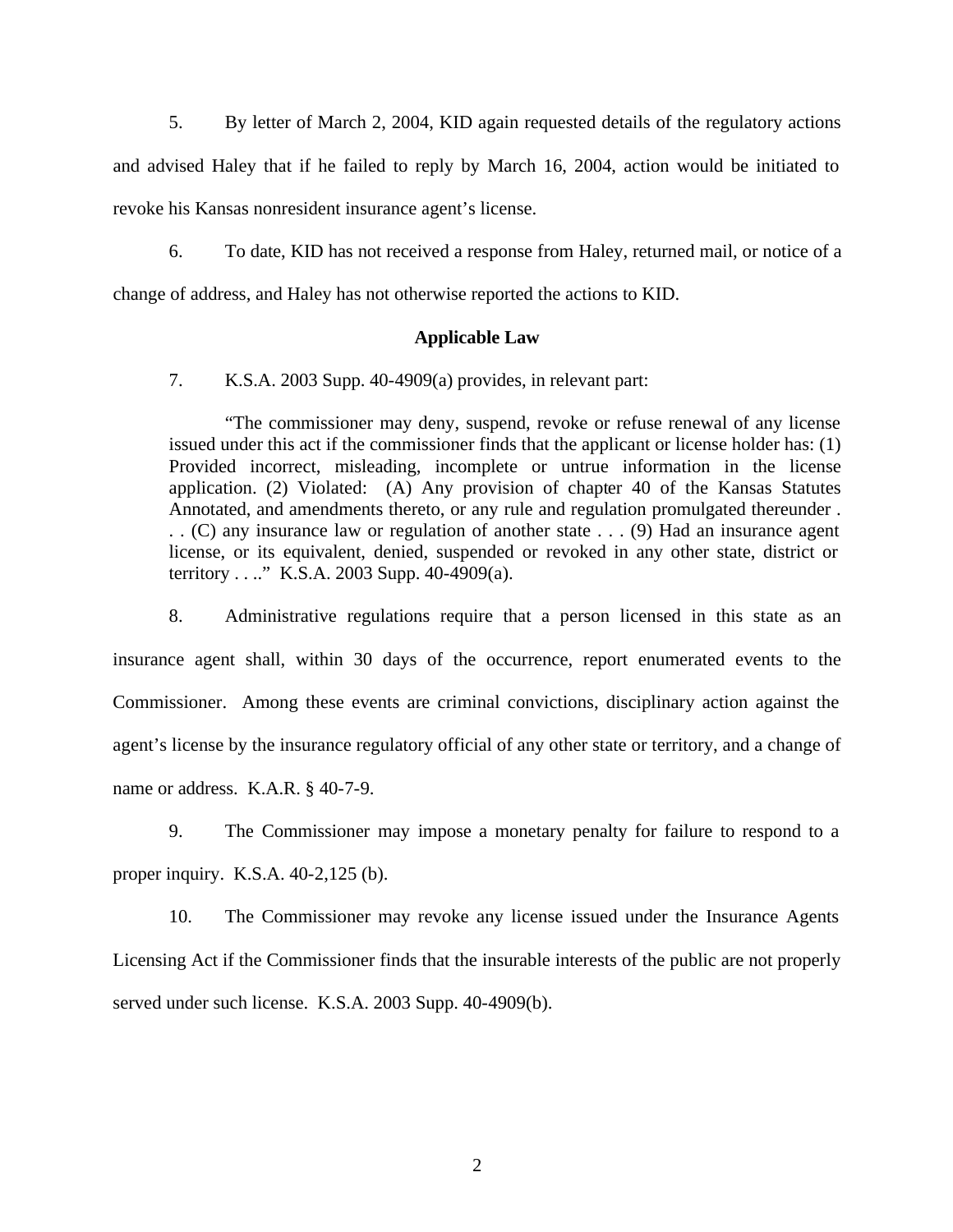#### **Conclusions of Law**

11. The Commissioner has jurisdiction over Haley as well as the subject matter of this proceeding, and such proceeding is held in the public interest.

12. Based on the information contained in paragraph 3 above, the Commissioner finds that Haley has violated insurance laws or regulations of another state.

13. Based on the information contained in paragraphs 3 and 6, the Commissioner finds that Haley has violated K.A.R. §40-7-9 by failing to report actions against his license in other states within 30 days of the occurrence.

14. Based on the information contained in paragraph 3, the Commissioner finds that Haley has had an insurance agent's license denied and revoked in other states.

15. The Commissioner also finds that Haley has failed to respond to a proper inquiry.

16. The Commissioner concludes that sufficient grounds exist for the revocation of the insurance agent's license of Robert E. Haley pursuant to K.S.A. 2003 Supp. 40-4909(a).

17. The Commissioner concludes that Haley's license may be revoked pursuant to K.S.A. 2003 Supp. 40-4909(b) for the protection of the insurable interests of the public because Haley has failed to respond to a proper inquiry from KID, demonstrating a disregard for the regulatory authority of the Commissioner and a lack of trustworthiness in the conduct of business.

18. Accordingly, the Commissioner finds that Haley's Kansas nonresident insurance agent's license should be revoked.

19. Based on the facts and circumstances set forth herein, it appears that the use of summary proceedings in this matter is appropriate, in accordance with the provisions set forth in K.S.A. 77-537(a), in that the use of summary proceedings does not violate any provision of the

3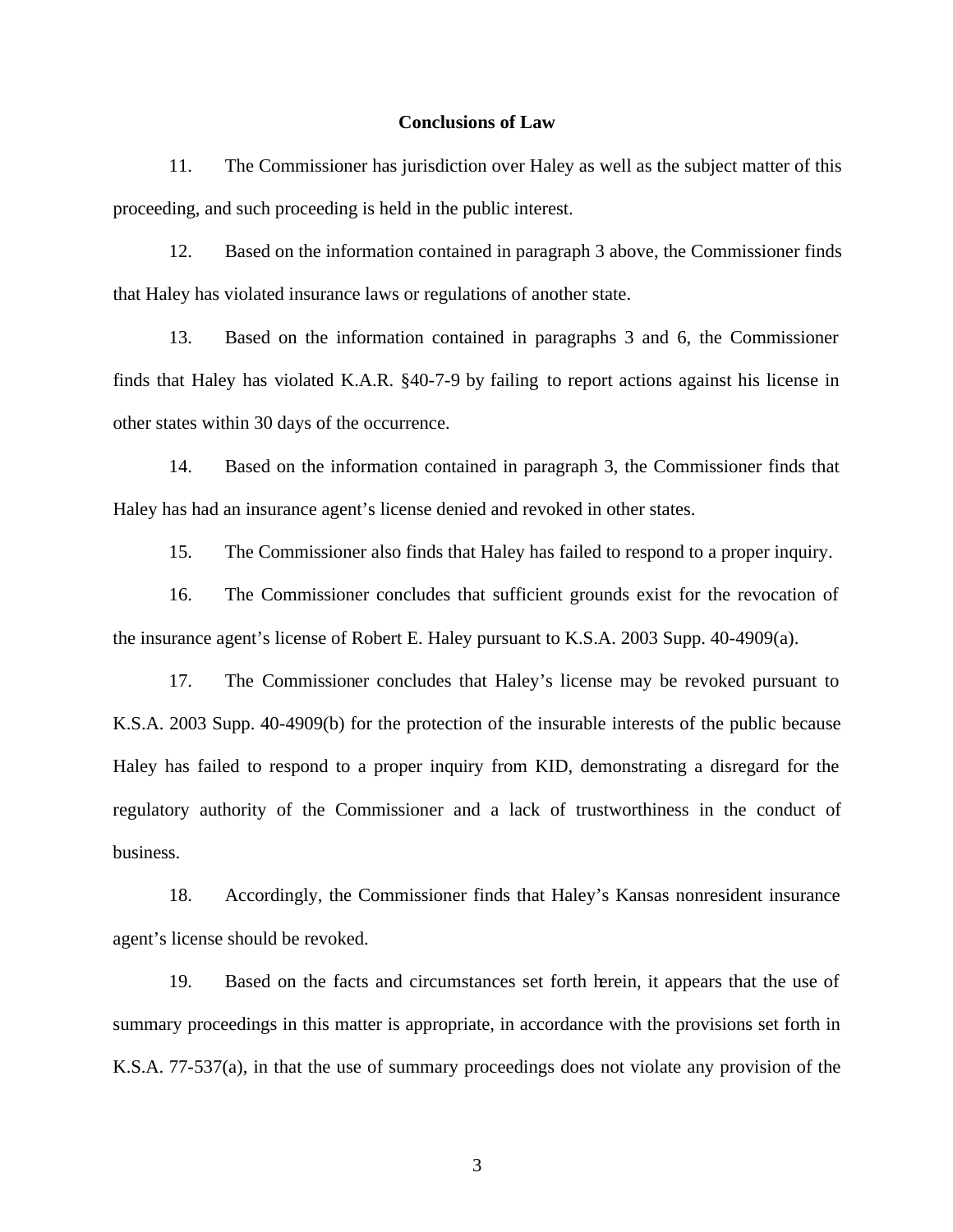law and the protection of the public interest does not require the KID to give notice and opportunity to participate to persons other than Robert E. Haley.

# **IT IS THEREFORE ORDERED BY THE COMMISSIONER OF INSURANCE THAT** the Kansas nonresident insurance agent's license of **Robert E. Haley** is hereby **REVOKED**.

#### **Notice and Opportunity for Hearing**

Robert E. Haley, within fifteen (15) days of service of this Summary Order, may file with the KID written request for a hearing on this Summary Order, as provided by K.S.A. 77-542. In the event a hearing is requested, such request should be directed to John W. Campbell, General Counsel, Kansas Insurance Department, 420 S.W. 9<sup>th</sup> Street, Topeka, KS 66612.

Any costs incurred as a result of conducting any administrative hearing shall be assessed against the agent who is the subject of the hearing as provided by K.S.A. 40-4909(f). Costs shall include witness fees, mileage allowances, any costs associated with the reproduction of documents which become part of the hearing record, and the expense of making a record of the hearing.

If a hearing is not requested, this summary order shall become effective as a Final Order, without further notice, upon the expiration of the fifteen-day period for requesting a hearing. The Final Order will constitute final agency action in this matter.